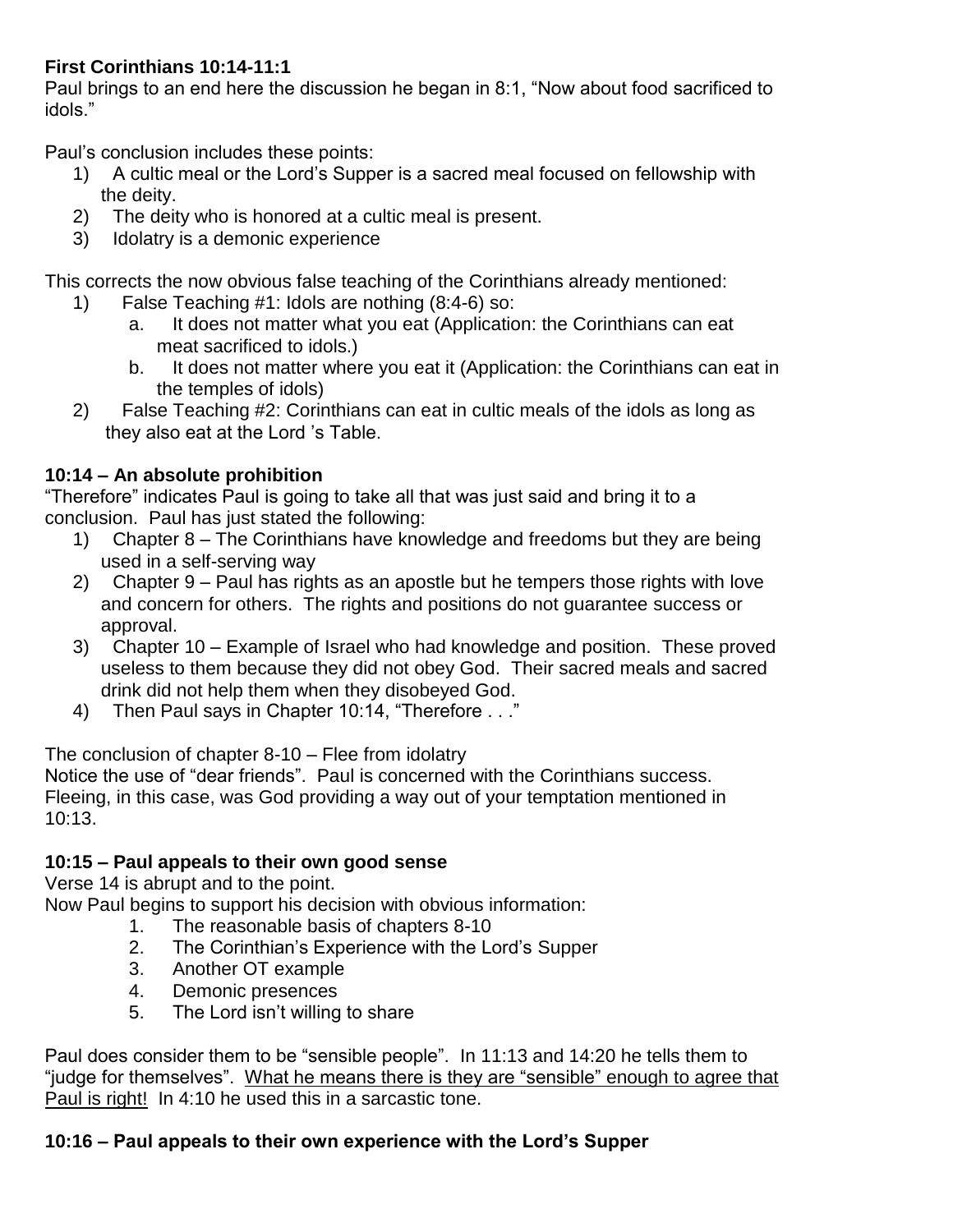We can learn a lot of what Paul believes about the Lord' Supper in these verses but not everything he believes because the topic here is the cultic meals and not the Lord's Supper.

The word "**participation**" in the NIV is the word  $\kappa$ <sub>0</sub> volvationally in the Greek, which means "fellowship, or participation". The basic meaning is "to share with someone in something." The use of this word appears to be suggesting by Paul that there was a kind of fellowship or bonding of the worshipper with the deity at these feasts including the feast of the Lord's Supper

The "cup of thanksgiving" is the 3<sup>rd</sup> of four cups of wine drank at the Passover meal.

Also, the deity is assumed to be present at the feast or the Lord's Supper.

The eating is not causing the fellowship, but is a celebration of the fellowship with the Lord which is seen in the believers being together. In other words the fellowship is with the Lord and is seen in the one loaf and in the union of one group of believers

"The cup of thanksgiving" should be "the cup of blessing." "The cup of blessing" was a Jewish term that referred to the last prayer of a meal. It was the cup that the Lord used at the Last Supper to introduce the New Covenant

### **10:17 – Paul appeals to the unity or oneness of the believers as a group.**

- In 11:17-34 Paul will again address the Lord's Supper and another Corinthian problem, which was social classes within the church.
- This problem is not addressed yet in 10:17.
- Paul is not addressing "unity" of the body in harmony here, but the "uniqueness" of the body that forbids union with all other
- **■** "one loaf"  $\rightarrow$  represents "one body"  $\rightarrow$  we are that "one body"  $\rightarrow$  we only eat "one loaf"
- Since we eat "one loaf" we cannot eat from any other loaf!
- We join the "one body" in the Spirit according to 1 Cor. 12:13, so the eating does not cause an effect, but celebrates what is already done.

**10:18 – Paul appeals to the OT example of Israel to argue his case one step further** This comes from the people eating their tithe in the presence of the Lord in Deuteronomy 14:22

"People of Israel" is literally "Israel according to the flesh" and is used to refer to the Jews of Paul's day who were still sacrificing on the Temple Mount.

This was similar to the pagan meals that followed a sacrifice. The Jewish people would follow the sacrifice with a meal also.

**10:19-20** – The same spiritual realities of the OT continue yet in the NT Idols are not gods, they are demons.

Deuteronomy 32:17 calls idols and pagan feast sacrifices to demons.

There are three groups of worshippers here:

- 1. Lord's Supper
- 2. Jewish sacrifices
- 3. Pagan practices.

**10:21** – Participation in one cultic meal makes it impossible to participate in the other. A meal at the idols temple is more than a social, family meal. It is idolatry.